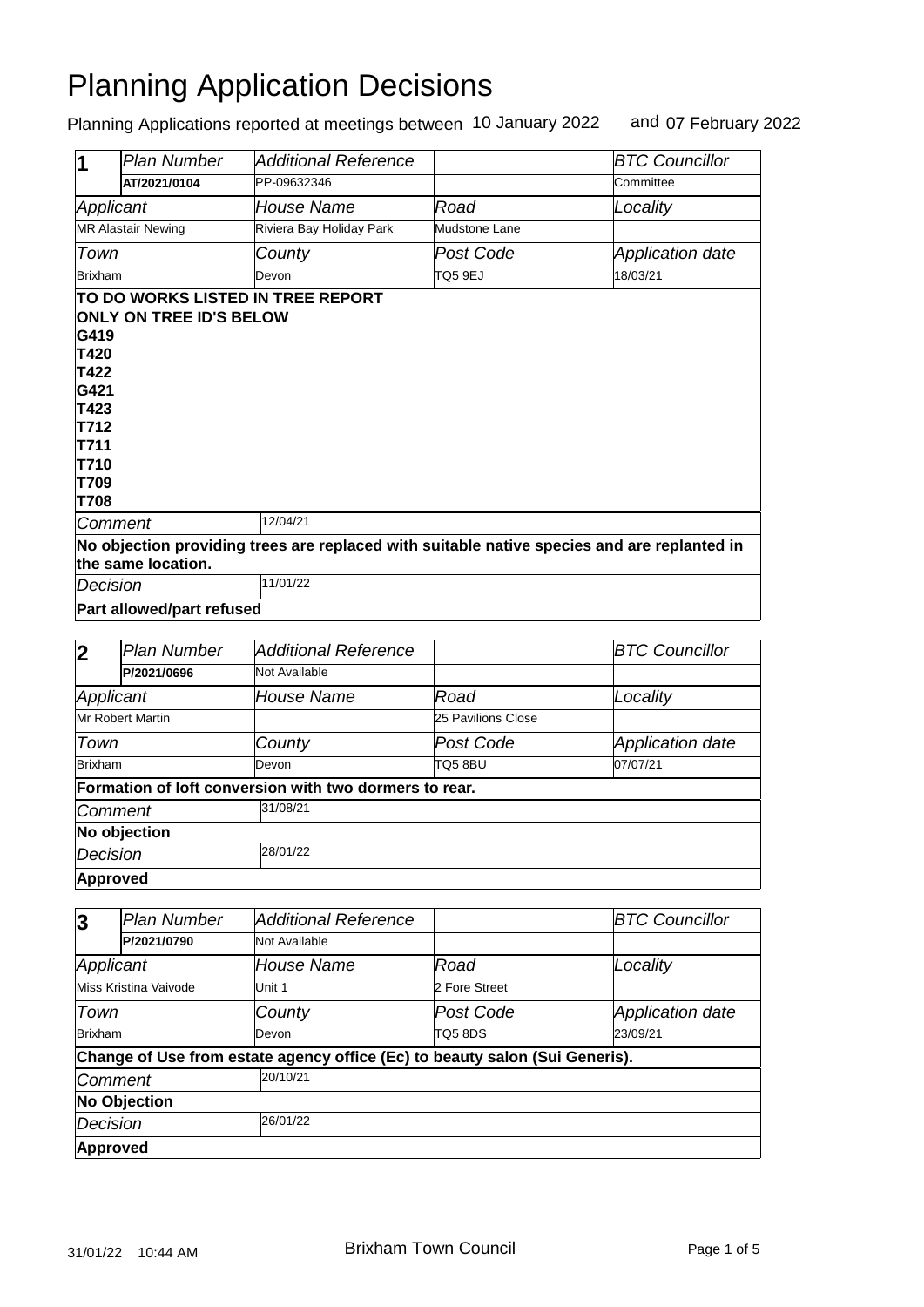| 4              | Plan Number                             | Additional Reference                                                                   |                      | <b>BTC Councillor</b>                                                                    |
|----------------|-----------------------------------------|----------------------------------------------------------------------------------------|----------------------|------------------------------------------------------------------------------------------|
|                | P/2021/0795                             | PP-09993943                                                                            |                      |                                                                                          |
| Applicant      |                                         | House Name                                                                             | Road                 | Locality                                                                                 |
|                | Mr Matthew Wyon-Brown                   | <b>Fire Station</b>                                                                    | <b>Bolton Street</b> |                                                                                          |
| Town           |                                         | County                                                                                 | Post Code            | <b>Application date</b>                                                                  |
| <b>Brixham</b> |                                         | Devon                                                                                  | TO5 9DJ              | 25/08/21                                                                                 |
|                | Strategy to regularise planning status. | Variation of Condition relating to application P/2020/0147. Condition: 08 - Flood Risk |                      | Assessment. Variation sought: wording of condition to reference updated FRA and Drainage |
| Comment        |                                         | 14/09/21                                                                               |                      |                                                                                          |
| No objection   |                                         |                                                                                        |                      |                                                                                          |
| Decision       |                                         | 25/01/22                                                                               |                      |                                                                                          |
|                | Approved                                |                                                                                        |                      |                                                                                          |

| 5                   | <b>Plan Number</b> | <b>Additional Reference</b>                                                                 |           | <b>BTC Councillor</b>   |  |
|---------------------|--------------------|---------------------------------------------------------------------------------------------|-----------|-------------------------|--|
|                     | P/2021/0865        | PP-10048287                                                                                 |           |                         |  |
| Applicant           |                    | <b>House Name</b>                                                                           | Road      | Locality                |  |
| Nick Moss           |                    | Former Wall Park Holiday Cent Wall Park Road                                                |           |                         |  |
| Town                |                    | County                                                                                      | Post Code | <b>Application date</b> |  |
| Brixham             |                    | <b>Devon</b>                                                                                |           | 25/08/21                |  |
|                     |                    | Siting of residential park home for owner's accommodation to replace caravan touring pitch. |           |                         |  |
| Comment             |                    | 14/09/21                                                                                    |           |                         |  |
| <b>No Objection</b> |                    |                                                                                             |           |                         |  |
| Decision            |                    | 17/01/22                                                                                    |           |                         |  |
|                     | Approved           |                                                                                             |           |                         |  |

| 6         | <b>Plan Number</b>                                                                                                           | Additional Reference                                                                                  |           | <b>BTC Councillor</b>   |  |  |
|-----------|------------------------------------------------------------------------------------------------------------------------------|-------------------------------------------------------------------------------------------------------|-----------|-------------------------|--|--|
|           | P/2021/0895                                                                                                                  | PP-10093469                                                                                           |           | Committee               |  |  |
| Applicant |                                                                                                                              | <i>House Name</i>                                                                                     | Road      | Locality                |  |  |
|           |                                                                                                                              |                                                                                                       |           |                         |  |  |
| Town      |                                                                                                                              | County                                                                                                | Post Code | <b>Application date</b> |  |  |
|           |                                                                                                                              |                                                                                                       |           | 03/08/21                |  |  |
|           | residential units above.<br><b>Comment</b>                                                                                   | of use to 2 X retail units at ground and basement floors, with formation of 2 X 3-bedroom<br>06/09/21 |           |                         |  |  |
|           | No objection                                                                                                                 |                                                                                                       |           |                         |  |  |
|           | However actively encourage Torbay Council to provide parking permit opportunities for any<br><b>Town centre developments</b> |                                                                                                       |           |                         |  |  |
| Decision  |                                                                                                                              | 17/01/22                                                                                              |           |                         |  |  |
|           | <b>Permission with Legal Agreement</b>                                                                                       |                                                                                                       |           |                         |  |  |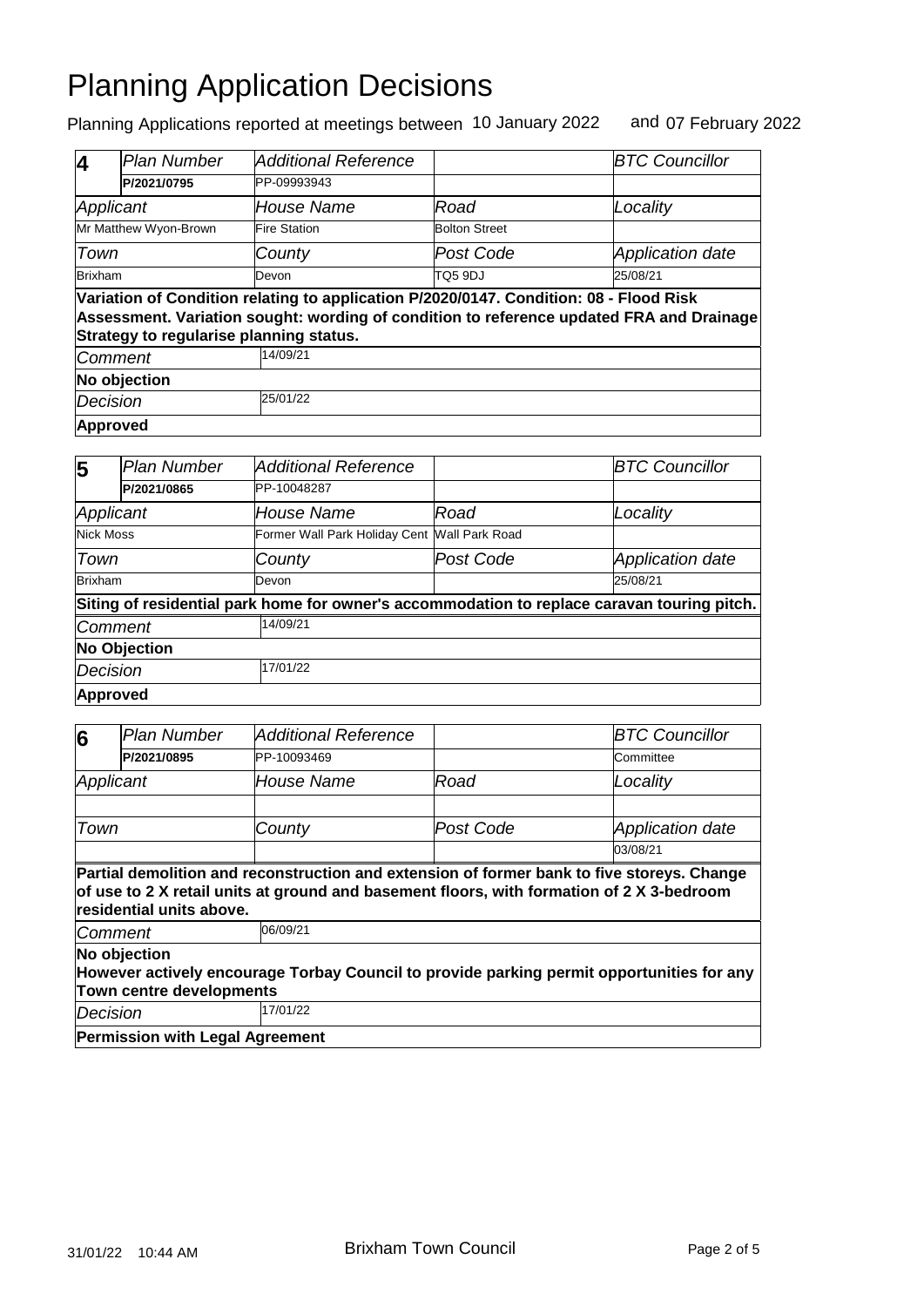|                | <b>Plan Number</b>  | <b>Additional Reference</b>                                                            |                  | <b>BTC Councillor</b>   |  |
|----------------|---------------------|----------------------------------------------------------------------------------------|------------------|-------------------------|--|
|                | P/2021/0908         | PP-10086009                                                                            |                  |                         |  |
| Applicant      |                     | House Name                                                                             | Road             | Locality                |  |
|                | Mr Ralphe Stone     | Cross Park House                                                                       | Monksbridge Road |                         |  |
| Town           |                     | County                                                                                 | Post Code        | <b>Application date</b> |  |
| <b>Brixham</b> |                     | Devon                                                                                  | TO5 9NB          | 27/08/21                |  |
|                |                     | Retention of detatched C-19 visitor meeting pod adjacent to care home (retrospective). |                  |                         |  |
| Comment        |                     | 14/09/21                                                                               |                  |                         |  |
|                | <b>No Objection</b> |                                                                                        |                  |                         |  |
| Decision       |                     | 25/01/22                                                                               |                  |                         |  |
|                | Approved            |                                                                                        |                  |                         |  |

| 8              | <b>Plan Number</b>    | Additional Reference                                  |                      | <b>BTC Councillor</b>                                                                        |  |
|----------------|-----------------------|-------------------------------------------------------|----------------------|----------------------------------------------------------------------------------------------|--|
|                | P/2021/0965           | PP-10150986                                           |                      |                                                                                              |  |
| Applicant      |                       | <b>House Name</b>                                     | Road                 | Locality                                                                                     |  |
|                | <b>Gary Barnicott</b> | Aylmer                                                | <b>Milton Street</b> |                                                                                              |  |
| Town           |                       | County                                                | Post Code            | Application date                                                                             |  |
| <b>Brixham</b> |                       | Devon                                                 | <b>TQ5 0BZ</b>       | 23/09/21                                                                                     |  |
|                |                       | into a dwelling): Condition P1 - Amendments to plans. |                      | Variation of Condition in relation to P/2019/0056 - (Conversion and extension of outbuilding |  |
| <b>Comment</b> |                       | 01/11/21                                              |                      |                                                                                              |  |
| No objection   |                       |                                                       |                      |                                                                                              |  |
| Decision       |                       | 21/01/22                                              |                      |                                                                                              |  |
|                | Approved              |                                                       |                      |                                                                                              |  |

| 9                   | Plan Number | <b>Additional Reference</b>                                                         |           | <b>BTC Councillor</b>   |  |
|---------------------|-------------|-------------------------------------------------------------------------------------|-----------|-------------------------|--|
|                     | P/2021/1007 | PP-10133162                                                                         |           |                         |  |
| Applicant           |             | <b>House Name</b>                                                                   | Road      | Locality                |  |
| <b>Nick Moss</b>    |             | Former Wall Park Holiday Cent Wall Park                                             |           |                         |  |
| Town                |             | County                                                                              | Post Code | <b>Application date</b> |  |
| Brixham             |             | Devon                                                                               |           | 22/10/21                |  |
|                     |             | Use of land for the temporary siting of static caravan to accommodate owner/warden. |           |                         |  |
| <b>Comment</b>      |             | 09/11/21                                                                            |           |                         |  |
| <b>No Objection</b> |             |                                                                                     |           |                         |  |
| Decision            |             | 17/01/22                                                                            |           |                         |  |
| <b>Approved</b>     |             |                                                                                     |           |                         |  |

| $\vert$ 10                  | <b>Plan Number</b>           | <b>Additional Reference</b>                   |            | <b>BTC Councillor</b>   |
|-----------------------------|------------------------------|-----------------------------------------------|------------|-------------------------|
|                             | P/2021/1110                  | PP-10256729                                   |            |                         |
| Applicant                   |                              | <b>House Name</b>                             | Road       | Locality                |
|                             | Mr & Mrs Steven and Leanne R |                                               | 15 Wayside |                         |
| Town                        |                              | County                                        | Post Code  | <b>Application date</b> |
| Brixham                     |                              | Devon                                         | TQ58PY     | 04/11/21                |
|                             |                              | Formation of single storey extension to rear. |            |                         |
|                             | Comment                      | 16/11/21                                      |            |                         |
| <b>No Objection</b>         |                              |                                               |            |                         |
| 21/01/22<br><b>Decision</b> |                              |                                               |            |                         |
| Approved                    |                              |                                               |            |                         |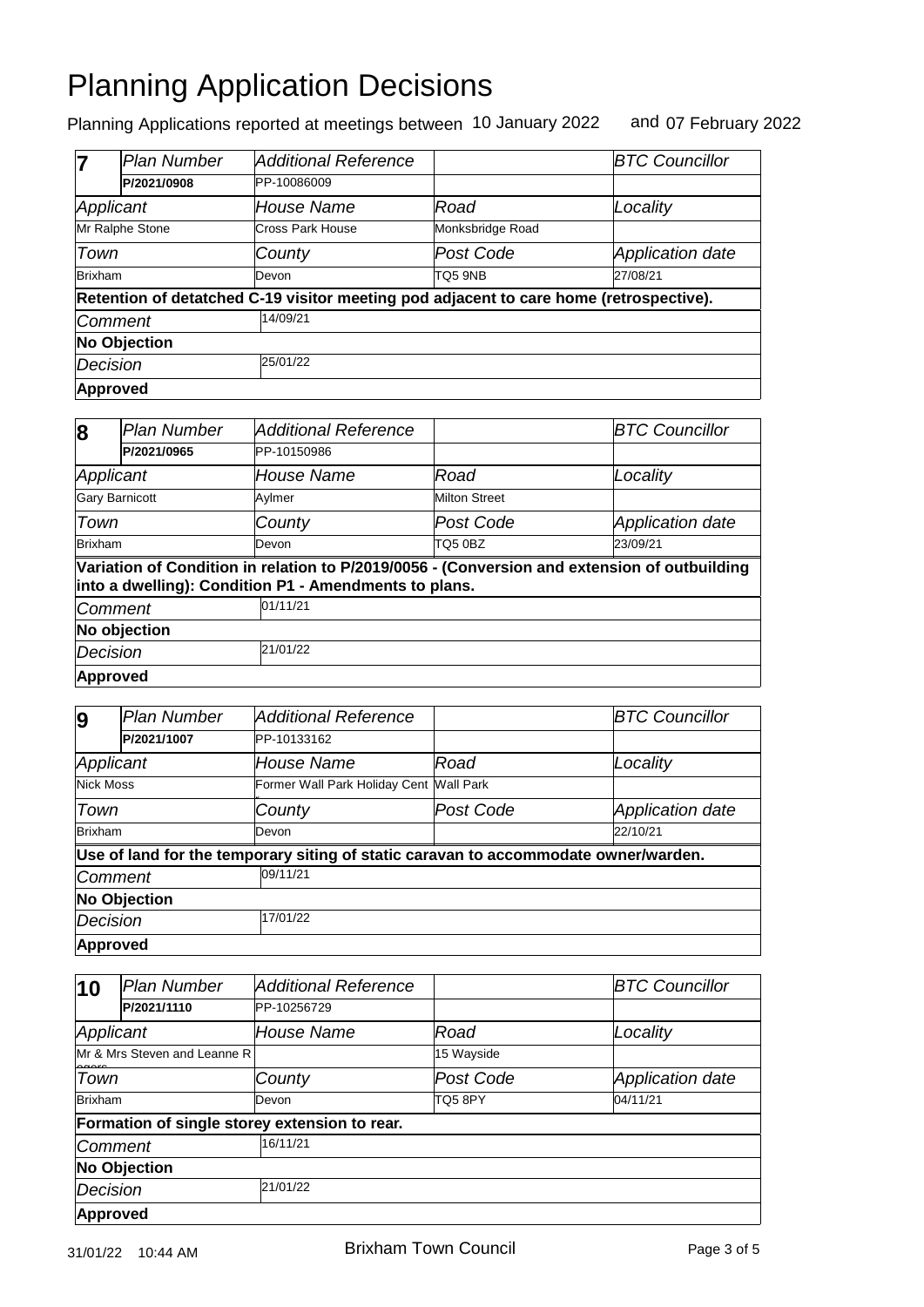| 11                   | Plan Number    | <b>Additional Reference</b>                          |                  | <b>BTC Councillor</b>   |  |
|----------------------|----------------|------------------------------------------------------|------------------|-------------------------|--|
|                      | P/2021/1137    | PP-10278055                                          |                  |                         |  |
| Applicant            |                | <b>House Name</b>                                    | Road             | Locality                |  |
|                      | Ms Debra Quaid |                                                      | 16 Greenway Park |                         |  |
| Town                 |                | County                                               | Post Code        | <b>Application date</b> |  |
| <b>Brixham</b>       |                | Devon                                                | TQ5 0NA          | 01/11/21                |  |
|                      |                | Formation of single storey extension to side & rear. |                  |                         |  |
| Comment              |                | 16/11/21                                             |                  |                         |  |
| No objection         |                |                                                      |                  |                         |  |
| 21/01/22<br>Decision |                |                                                      |                  |                         |  |
|                      | Approved       |                                                      |                  |                         |  |

| $ 12\rangle$ | lPlan Number    | <b>Additional Reference</b>                                                                                                                   |                     | <b>BTC Councillor</b> |
|--------------|-----------------|-----------------------------------------------------------------------------------------------------------------------------------------------|---------------------|-----------------------|
|              | P/2021/1181     | PP-10311331                                                                                                                                   |                     |                       |
| Applicant    |                 | <b>House Name</b>                                                                                                                             | Road                | Locality              |
|              | Mr Herve Regent | Beacon House                                                                                                                                  | South Furzeham Road |                       |
| Town         |                 | County                                                                                                                                        | Post Code           | Application date      |
| Brixham      |                 | Devon                                                                                                                                         | TQ58JB              | 19/10/21              |
|              |                 | Alterations to South-East elevation including the formation of two balconies at first floor<br>level & replacement of two windows with doors. |                     |                       |
| Comment      |                 | 16/11/21                                                                                                                                      |                     |                       |
|              | No objection    |                                                                                                                                               |                     |                       |
| Decision     |                 | 28/01/22                                                                                                                                      |                     |                       |
| Approved     |                 |                                                                                                                                               |                     |                       |

| $\vert$ 13                                                                                                                                                                                                     | <b>Plan Number</b> | Additional Reference |                | <b>BTC Councillor</b>   |  |  |  |  |
|----------------------------------------------------------------------------------------------------------------------------------------------------------------------------------------------------------------|--------------------|----------------------|----------------|-------------------------|--|--|--|--|
|                                                                                                                                                                                                                | P/2021/1265        | PP-10409293          |                |                         |  |  |  |  |
| Applicant                                                                                                                                                                                                      |                    | House Name           | Road           | Locality                |  |  |  |  |
| Mr & Mrs J. Lewis & G. Holgate Highcombe                                                                                                                                                                       |                    |                      | Victoria Road  |                         |  |  |  |  |
| Town                                                                                                                                                                                                           |                    | County               | Post Code      | <b>Application date</b> |  |  |  |  |
| Brixham                                                                                                                                                                                                        |                    | Devon                | <b>TO5 9AR</b> | 19/11/21                |  |  |  |  |
| Variation of Conditions relating to application P/2019/0129. Conditions: P1 - Approved plans,<br>02 - Bat Mitigation. Minor changes to original proposals and relocation of approved<br>entrance to bat roost. |                    |                      |                |                         |  |  |  |  |
| <i><b>Comment</b></i>                                                                                                                                                                                          |                    | 14/12/21             |                |                         |  |  |  |  |
| <b>No Objection</b>                                                                                                                                                                                            |                    |                      |                |                         |  |  |  |  |
| Decision                                                                                                                                                                                                       |                    | 12/01/22             |                |                         |  |  |  |  |
| Approved                                                                                                                                                                                                       |                    |                      |                |                         |  |  |  |  |